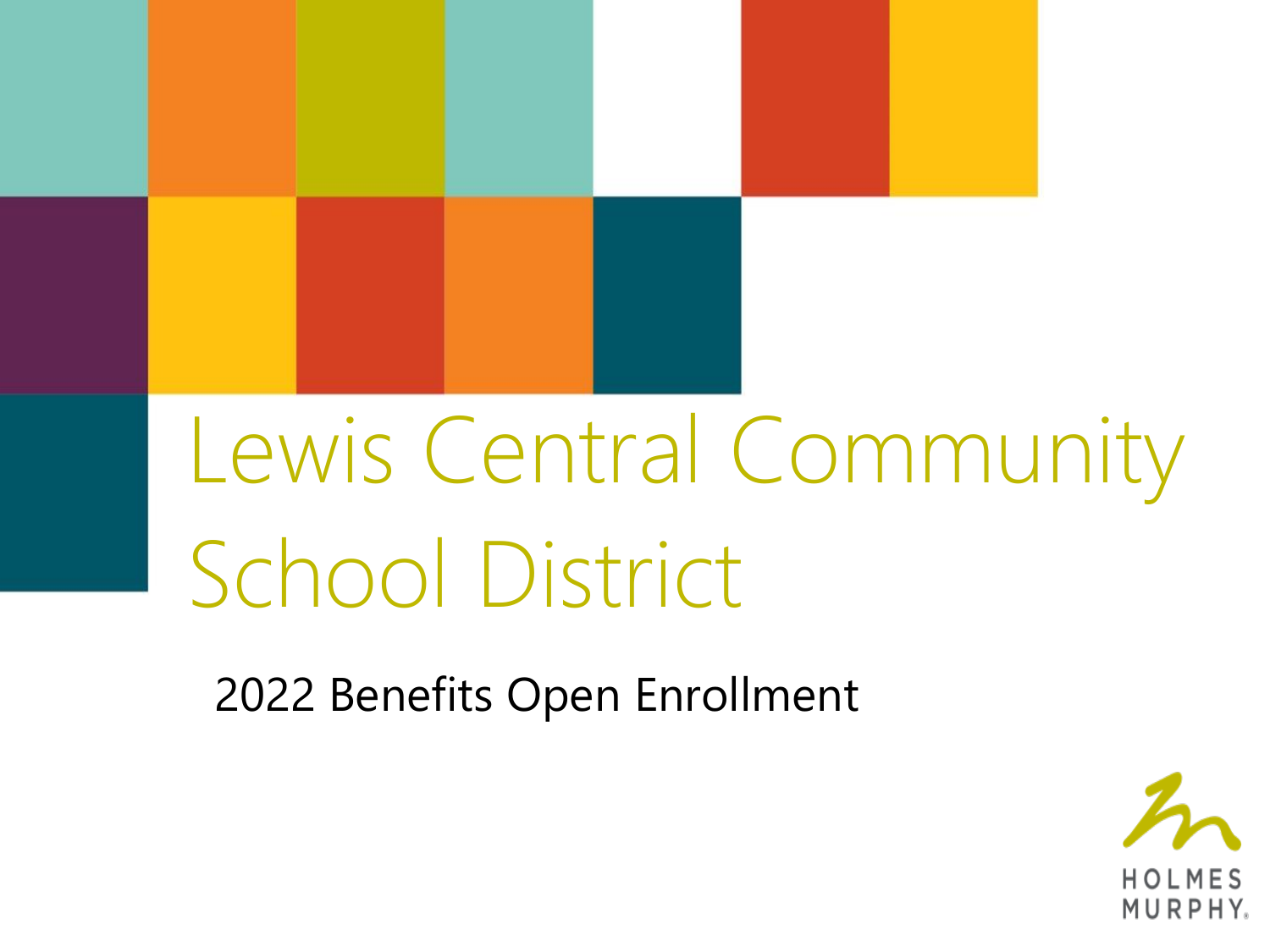## DISCLAIMER

This document highlights the main features of many of the benefit plans sponsored by your employer. Full details of these benefits are contained in the legal documents governing the plans. If there is any discrepancy or conflicts between the plan documents and the information presented here, the plan documents will govern. In all cases, the plan documents are the exclusive source for determining rights and benefits under the plans.

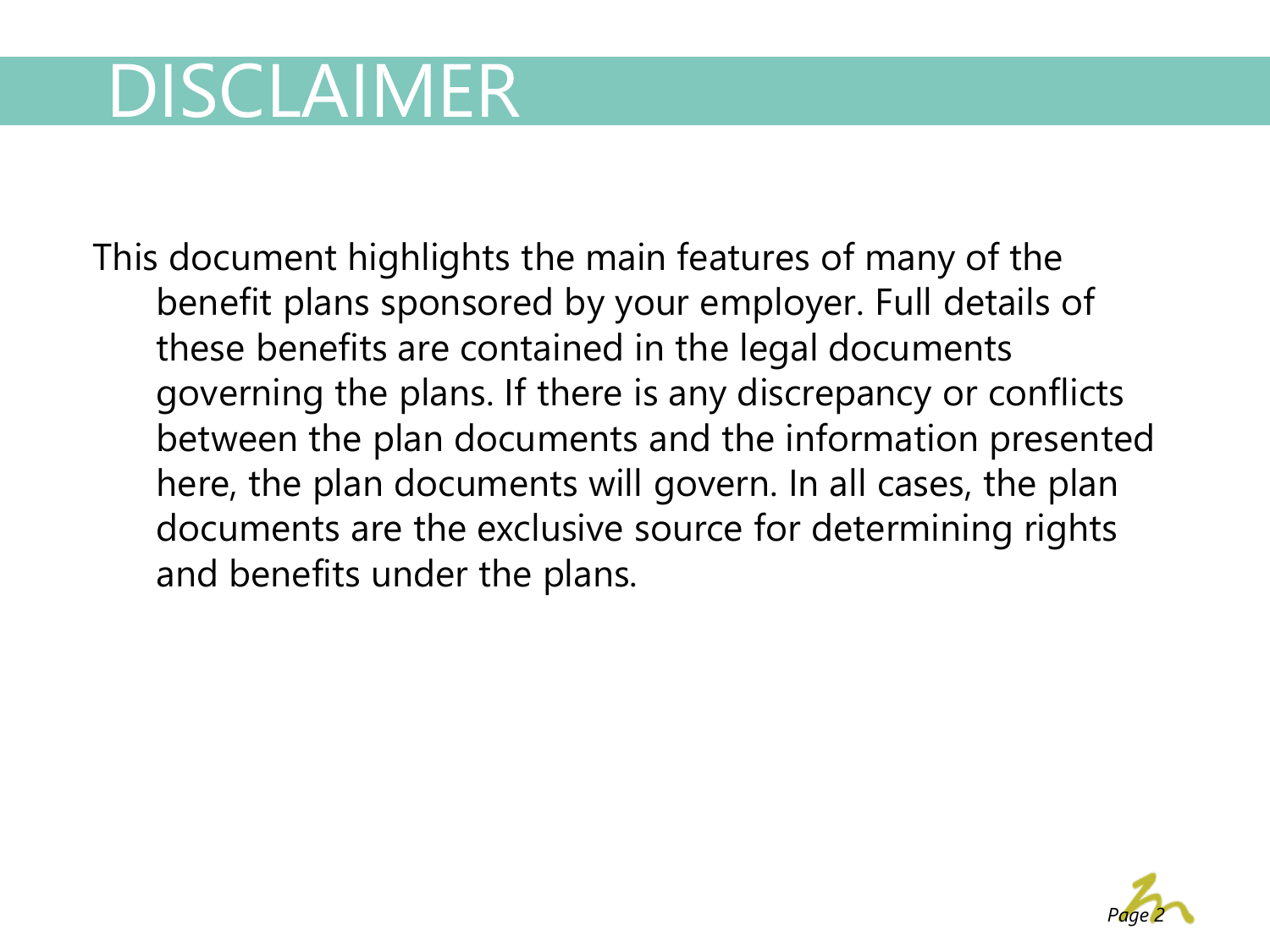## OPEN ENROLLMENT HIGHLIGHTS

### **WHAT'S CHANGING?**

- $\triangleright$  Medical Premiums slight increase
- $\triangleright$  Dental Premiums slight increase
- ➢ Flexible Spending Account
	- o Healthcare FSA: increased to \$2,870
	- o Healthcare Rollover: increased to \$570
	- o Dependent Care remains the same at \$5,000

### **WHAT'S NOT CHANGING?**

- ➢ Medical Plans & Carrier
- ➢ District's H.S.A. Contribution
- ➢ Dental Plan & Carrier
- ➢ Voluntary Vision Plan & Carrier
- $\triangleright$  Life and Disability Plans & Carrier
- ➢ Flexible Spending Account / Health Savings Account Carrier
- ➢ Employee Assistance Program

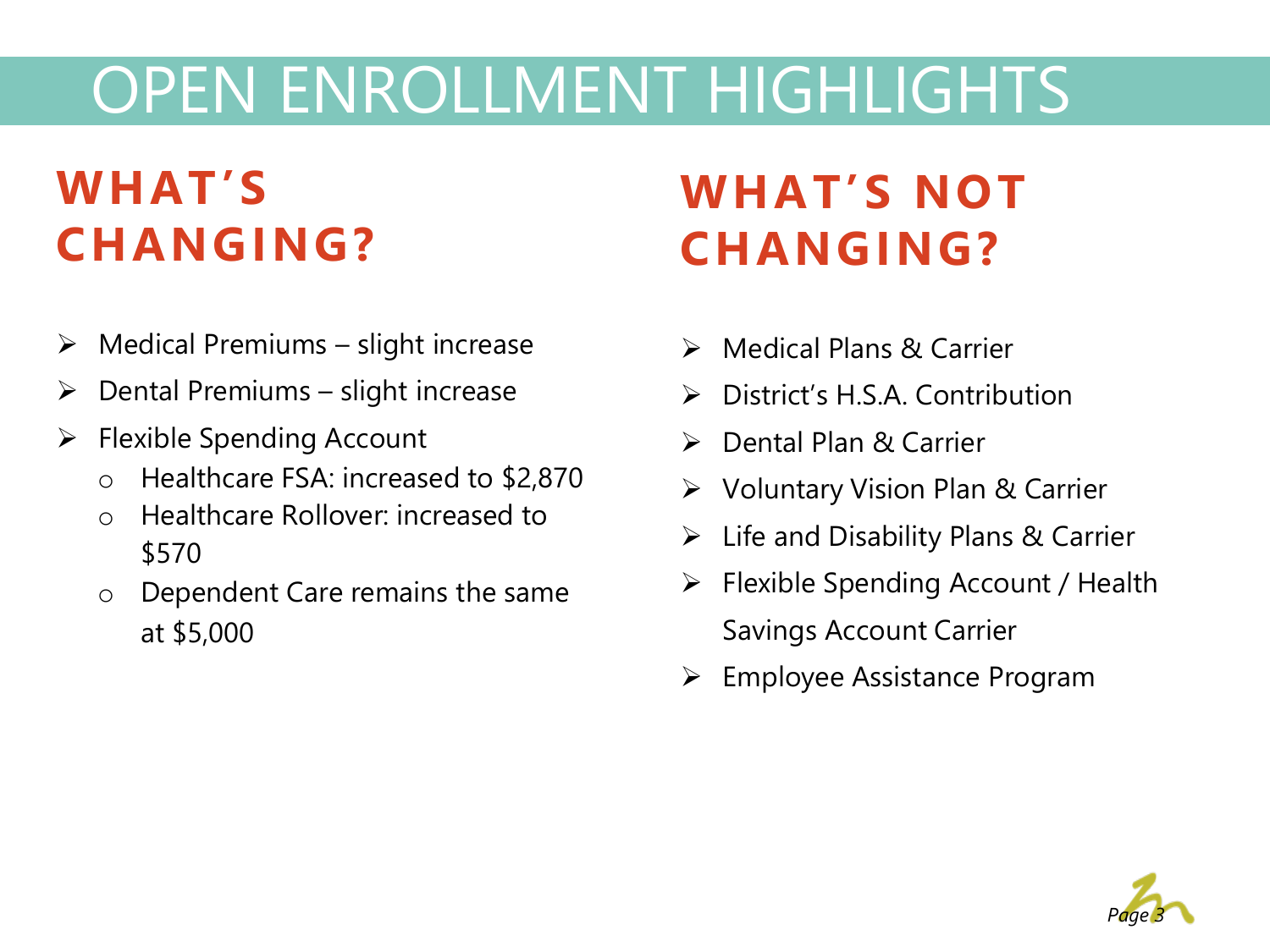## OPEN ENROLLMENT

- $\triangleright$  Open Enrollment runs from May 11<sup>th</sup> May 25<sup>th</sup>, 2022
- $\triangleright$  Review your current elections and make any necessary changes.
- $\triangleright$  Elections made during open enrollment will remain in place through the plan year.
- $\triangleright$  Qualified life events (i.e. marriage, divorce, death, adoption, turning age 26, etc.) allow you to make changes during the plan year within **30 days\*** of the qualifying event.
	- \***60 days for gaining eligibility or loss of eligibility for Medicaid or CHIP**
- $\triangleright$  Plan year for all benefits will be July 1, 2022 through June 30, 2023.
	- *Reminder, Deductibles and Out-of-Pocket maximums started over on January 1st .*

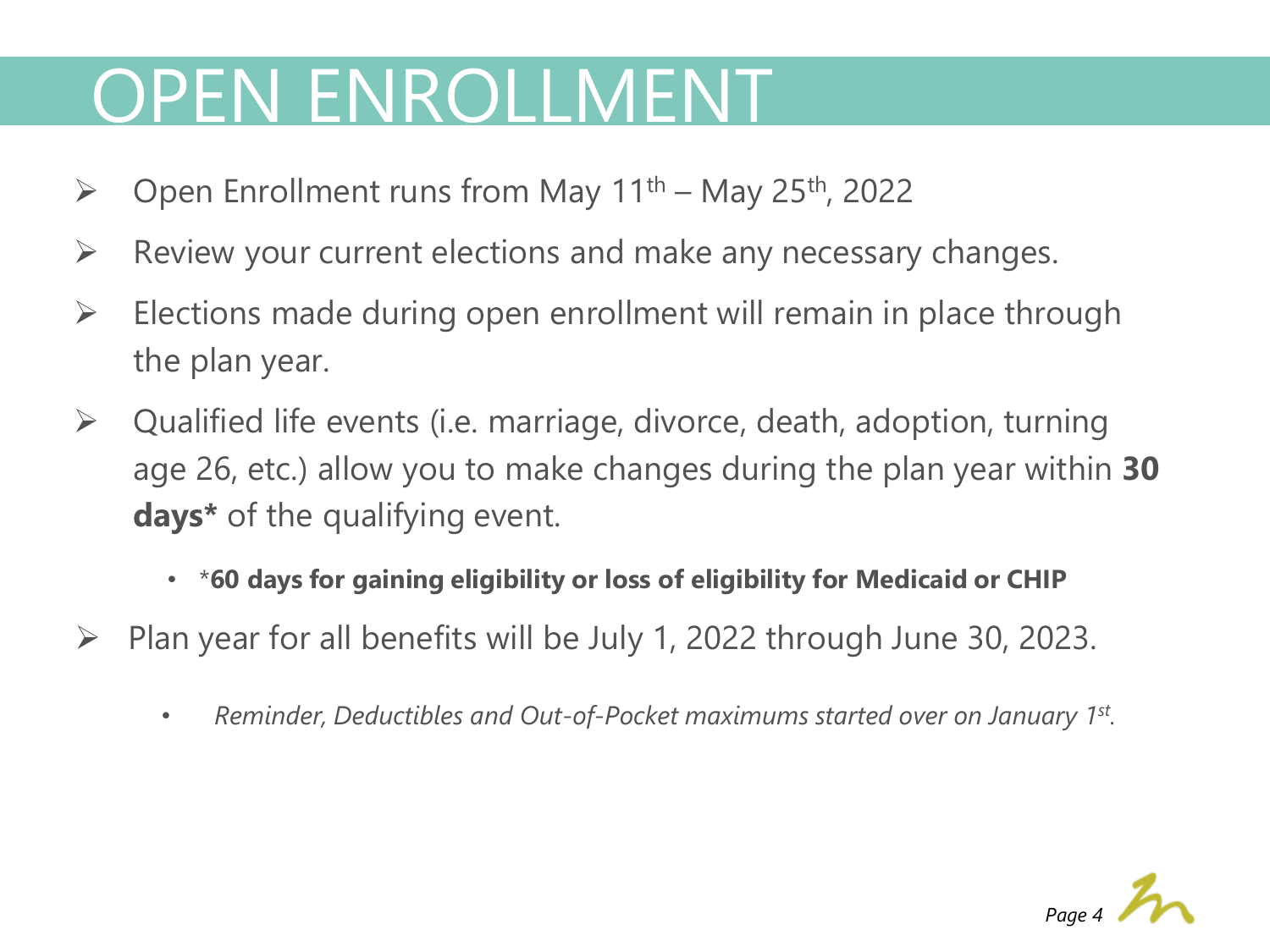## 2022 Medical Plans *(Gravie / Aetna)*

|                                                                                          | <b>COMFORT \$1,000**</b><br><b>Closed Plan</b>                     | <b>COMFORT \$2,000</b>                                              | <b>HDHP</b>                                          |  |
|------------------------------------------------------------------------------------------|--------------------------------------------------------------------|---------------------------------------------------------------------|------------------------------------------------------|--|
| <b>Preventive Care</b>                                                                   | 0%                                                                 | 0%                                                                  | 0%                                                   |  |
| <b>Deductible</b><br>Per Person / Per Family                                             | <b>Not Applicable</b>                                              | Not Applicable                                                      | \$3,500 / \$7,000                                    |  |
| <b>Out of Pocket Maximum</b><br>Per Person / Per Family                                  | \$1,000 / \$2,000                                                  | \$2,000 / \$4,000                                                   | \$3,500 / \$7,000                                    |  |
| <b>PCP / Specialist / Urgent Care</b><br>Labs & Imaging<br>with Office Visit             | 30<br>80                                                           | \$0<br>\$0                                                          | Deductible<br>Deductible                             |  |
| <b>Telehealth (Virtual) - MDLive</b>                                                     | 30                                                                 | \$0                                                                 | Deductible                                           |  |
| <b>Emergency Room Visit</b><br><b>Emergency Transportation</b>                           | \$250<br>100% up to Out of Pocket                                  | \$250<br>100% up to Out of Pocket                                   | Deductible<br>Deductible                             |  |
| <b>Inpatient &amp; Outpatient</b>                                                        | 100% up to Out of Pocket                                           | 100% up to Out of Pocket                                            | Deductible                                           |  |
| <b>Prescriptions</b><br>Generic*<br>Preferred Brand*<br>Non-Preferred Brand<br>Specialty | 30<br>\$75<br>100% up to Out of Pocket<br>100% up to Out of Pocket | \$0<br>\$75<br>100% up to Out of Pocket<br>100% up to Out of Pocket | Deductible<br>Deductible<br>Deductible<br>Deductible |  |
| <b>Out of Network Benefits</b><br>Deductible: Per Person/Per Family                      | \$10,000/\$20,000, then 50%                                        | \$10,000/\$20,000, then 50%                                         | \$10,000/\$20,000, then 50%                          |  |

\* 3 months for price of 2 months through mail order

\*\* Closed Plan – no new enrollments *Page 5*

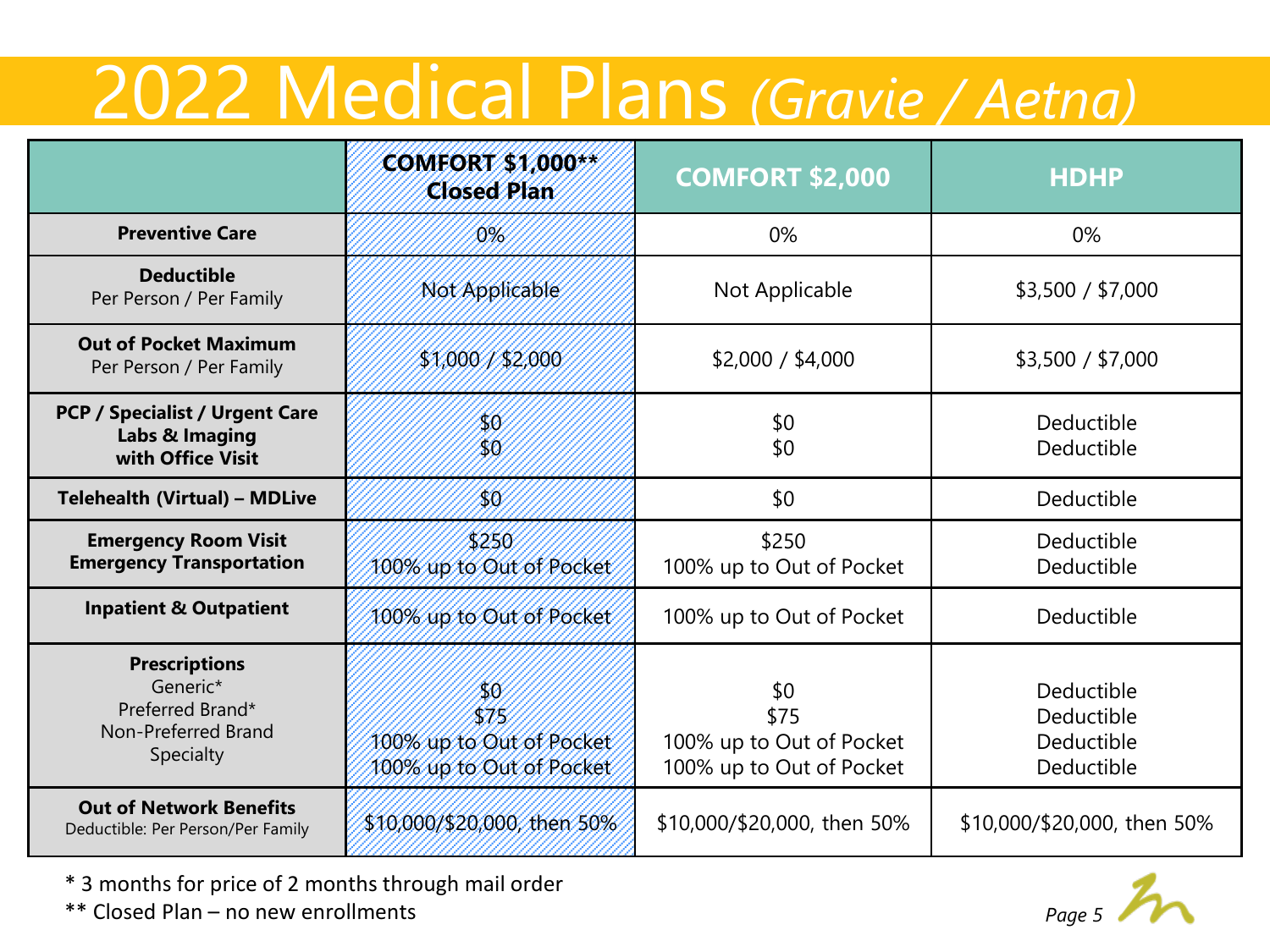## 2022 Medical Cost Example

#### **Overall Employee Risk** *Comfort \$2,000 to HDHP, illustrating the following:*

- The Annual Contribution Savings
- The Annual H.S.A Employer Contribution
- The Annual Contribution Savings + Annual H.S.A Employer Contribution
- The Additional HDHP Out of Pocket Maximum (OPM) from \$2,000 Comfort
- **Employee Potential Additional Exposure = additional dollars for 2022 IF met the OPM**

| <b>Comfort \$2,000 vs \$3,500 HDHP</b> |                                   |                                                  |                                  |                |                                      |                                          |            |                 |                                         |
|----------------------------------------|-----------------------------------|--------------------------------------------------|----------------------------------|----------------|--------------------------------------|------------------------------------------|------------|-----------------|-----------------------------------------|
| <b>Coverage Level</b>                  | 2022<br>\$2,000 Cost<br>per Month | 2022<br>\$3,500<br><b>HDHP Cost</b><br>per Month | <b>Monthly</b><br><b>Savings</b> | Annual Savings | Annual HSA ER<br><b>Contribution</b> | <b>Annual</b><br>Savings +<br><b>HSA</b> | \$2000 OPM | <b>HDHP OPM</b> | <b>Additional</b><br><b>OPM on HDHP</b> |
| <b>Employee Only</b>                   | \$0.00                            | \$0.00                                           | \$0.00                           | \$0            | $-$1,200$                            | $-$1,200$                                | \$2,000    | \$3,500         | \$1,500                                 |
| Employee/Family                        | \$896.04                          | \$738.36                                         | $-$157.68$                       | $-$1,892$      | $-$1,200$                            | $-$3,092$                                | \$4,000    | \$7,000         | \$3,000                                 |

#### **Family Coverage**

- \$2,000 Comfort Annual Premiums \$10,752
- HDHP Annual Premiums \$8,860
- **Annual Premium Difference \$1,892 Pay less in premium on HDHP**
- \$2000 Comfort Plan Family OPM \$4,000
- HDHP Family OPM \$7,000
- **OPM Difference \$3,000 Pay more in OPM on HDHP**
- **Employer H.S.A -\$1,200**
- **OPM Difference \$1,800**

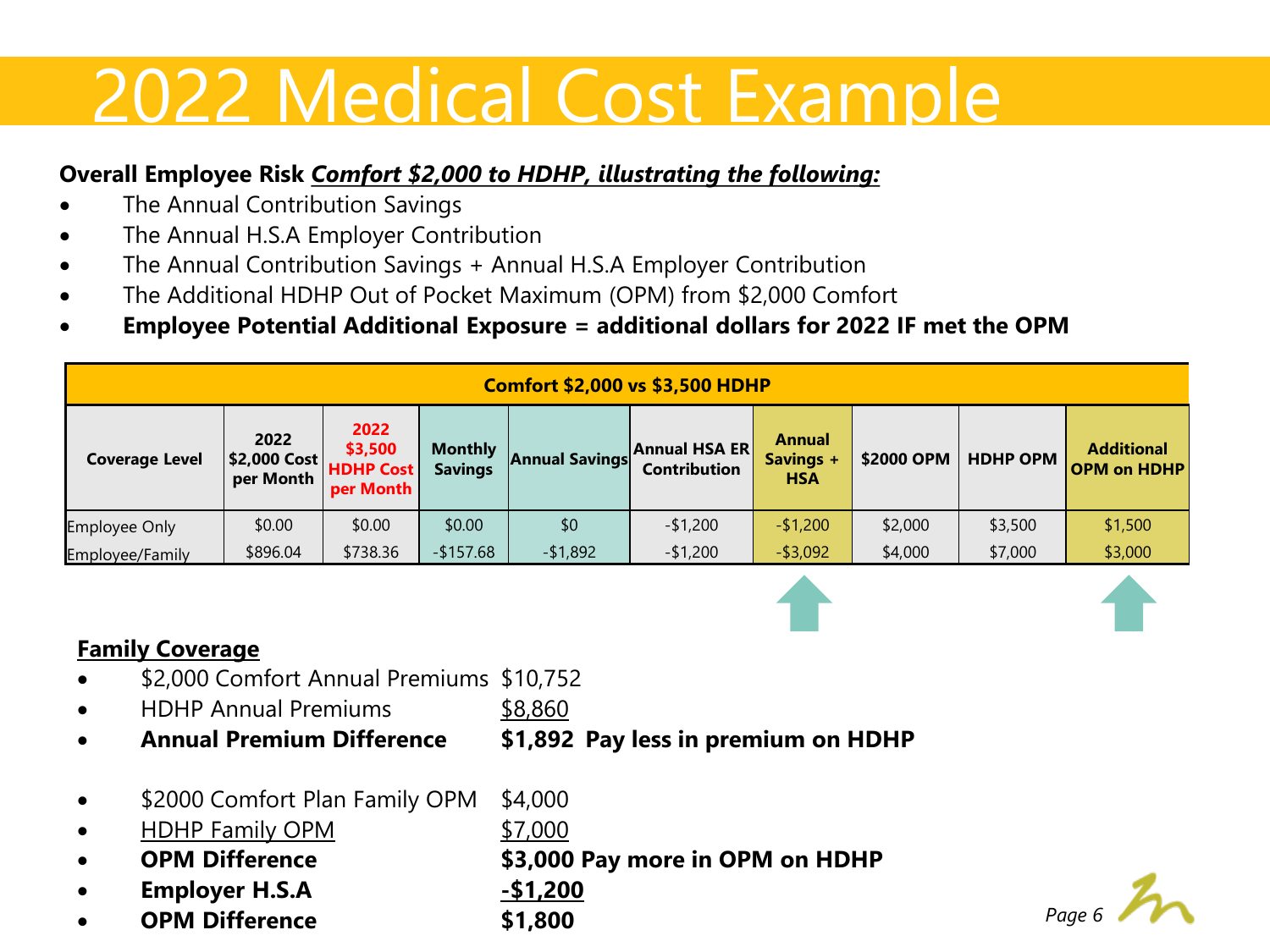## Health Savings Account *(iSolved)*

**You can fund the H.S.A. to pay expenses subject to the deductible and other related health care costs on the HDHP – or you can save for future expenses!**

| <b>Must be enrolled</b><br>in a HDHP to be<br>eligible |  | <b>Account balance</b><br>rolls over year to<br>year | <b>Account is yours,</b><br>even if you<br>switch jobs or<br>health plans |  | <b>Access to funds</b><br>once they have<br>been contributed            | <b>Triple tax</b><br>savings |                                                  |  |
|--------------------------------------------------------|--|------------------------------------------------------|---------------------------------------------------------------------------|--|-------------------------------------------------------------------------|------------------------------|--------------------------------------------------|--|
| <b>Coverage Level</b>                                  |  |                                                      | <b>Total HSA</b><br><b>Contribution</b><br><b>Allowed Per Year</b>        |  | <b>Lewis Central CSD's</b><br><b>Annualized</b><br><b>Contribution*</b> |                              | <b>Available Employee</b><br><b>Contribution</b> |  |
| <b>Employee Only</b>                                   |  |                                                      | \$3,650                                                                   |  | \$1,200                                                                 | \$2,450                      |                                                  |  |
| <b>Family Coverage</b>                                 |  |                                                      | \$7,300                                                                   |  | \$1,200                                                                 |                              | \$6,100                                          |  |
| <b>HSA Catch-Up Contributions</b><br>(age 55 or older) |  |                                                      | \$1,000                                                                   |  | N/A                                                                     |                              | N/A                                              |  |

\* Lump sum deposited on/around September 1, 2022

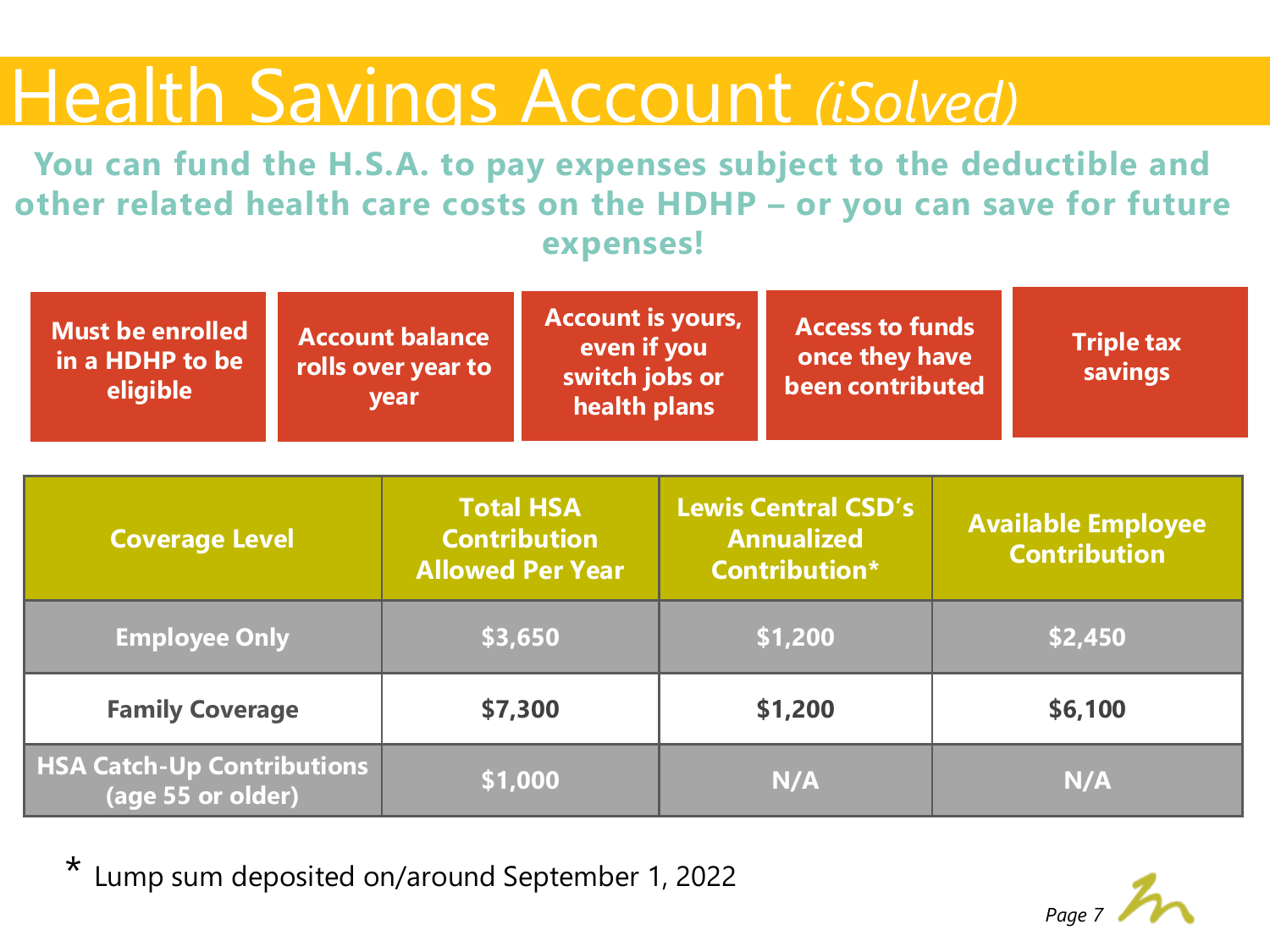## Comfort Plan FAQ

#### **How are chemotherapy and radiation therapy covered?**

• In-network services will apply to the OOPM.

#### **How are mammograms covered?**

• In-network mammograms associated with a clinic/office visit are covered at no cost to the member, whether diagnostic or preventive.

#### **How are colonoscopies covered?**

• In-network colonoscopies associated with clinic/office visit are covered at no cost to the member, whether diagnostic or preventive.

#### **How are X-rays, MRIs, and CT scans covered?**

• In-network imaging associated with an office/clinic visit is covered at no cost to the member.

#### **What are the plan benefits for pregnancy/childbirth?**

• In-network prenatal check-ups, blood work, ultrasounds, office visits, and diagnostic tests related to an office/specialist visit are covered at no cost to the member. Childbirth delivery and hospital & surgery fees will apply to the OOPM.

#### **How are mental health services covered?**

- In-network office or clinic visits are covered at no cost to the member. Online care is available through MDLive at no cost.
- Outpatient hospital treatment and inpatient treatment will apply to the OOPM.

#### **Is vision coverage included with Comfort plans?**

- One routine eye exam per year will be covered as a preventive benefit for both children and adults. The plan does not cover routine eye care or eye surgery to correct refractive disorders.
- Contacts, eyeglasses, frames and their related fittings are also not covered.

#### **How is chiropractic care covered?**

- In-network medically-necessary chiropractic care is at no cost to the member with no visit limit.
- Routine maintenance chiropractic care is not covered.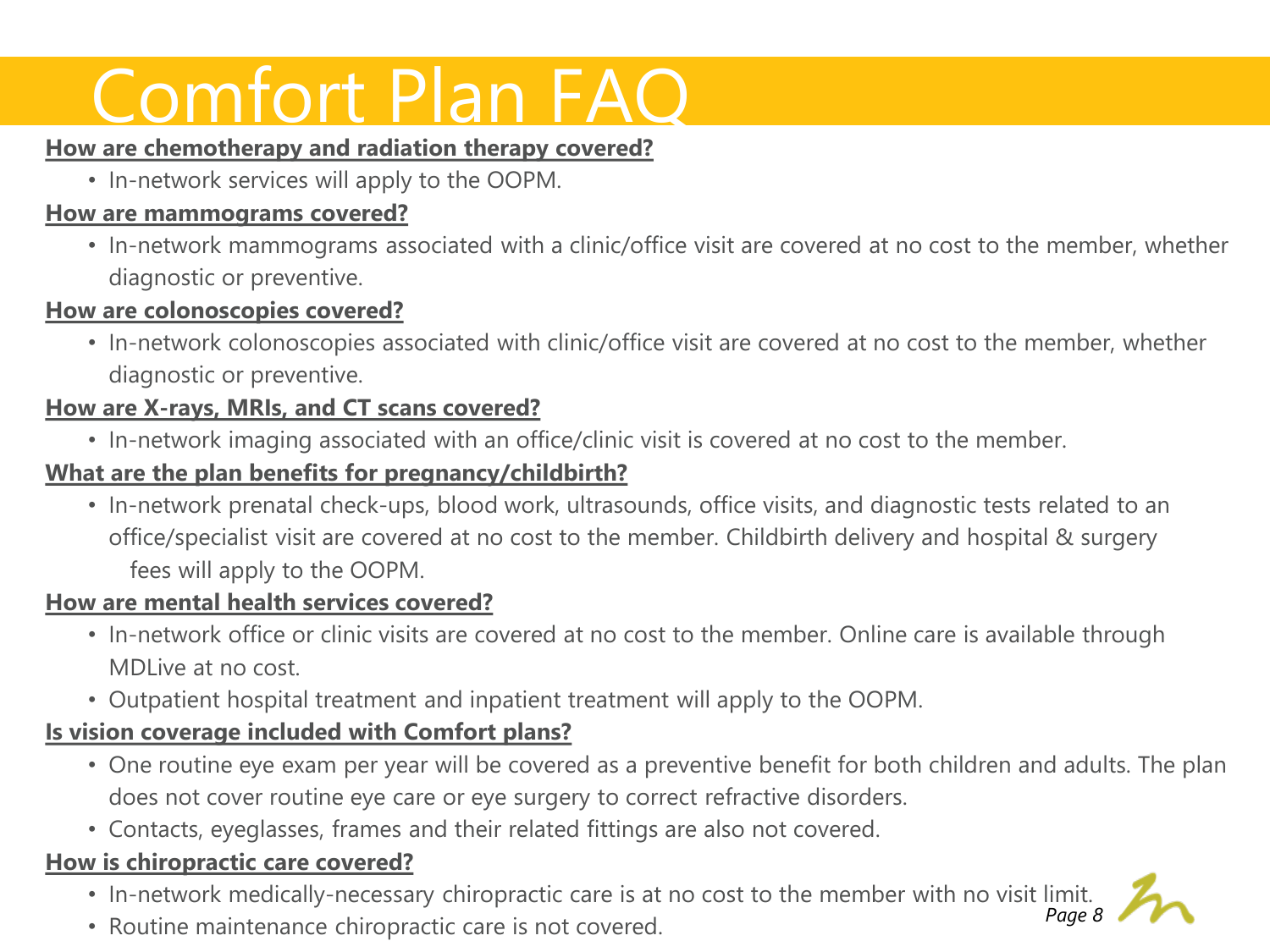### Pharmacy - MagellanRx

### **Prior Authorizations**

• Any prescriptions that you currently have a prior authorization, please reach out to Gravie and MagellanRx to transfer your authorization

### **How do I access Mail Order Program?**

• Home delivery order forms are available at [www.magellanrx.com/member/forms](http://www.magellanrx.com/member/forms)

### **Specialty Drugs – Value Max Program**

- Assist with cost of specialty medication Ex. Humira, Enbrel
- If currently taking a specialty drug contact Gravie to see if the drug is eligible under the Value Max program

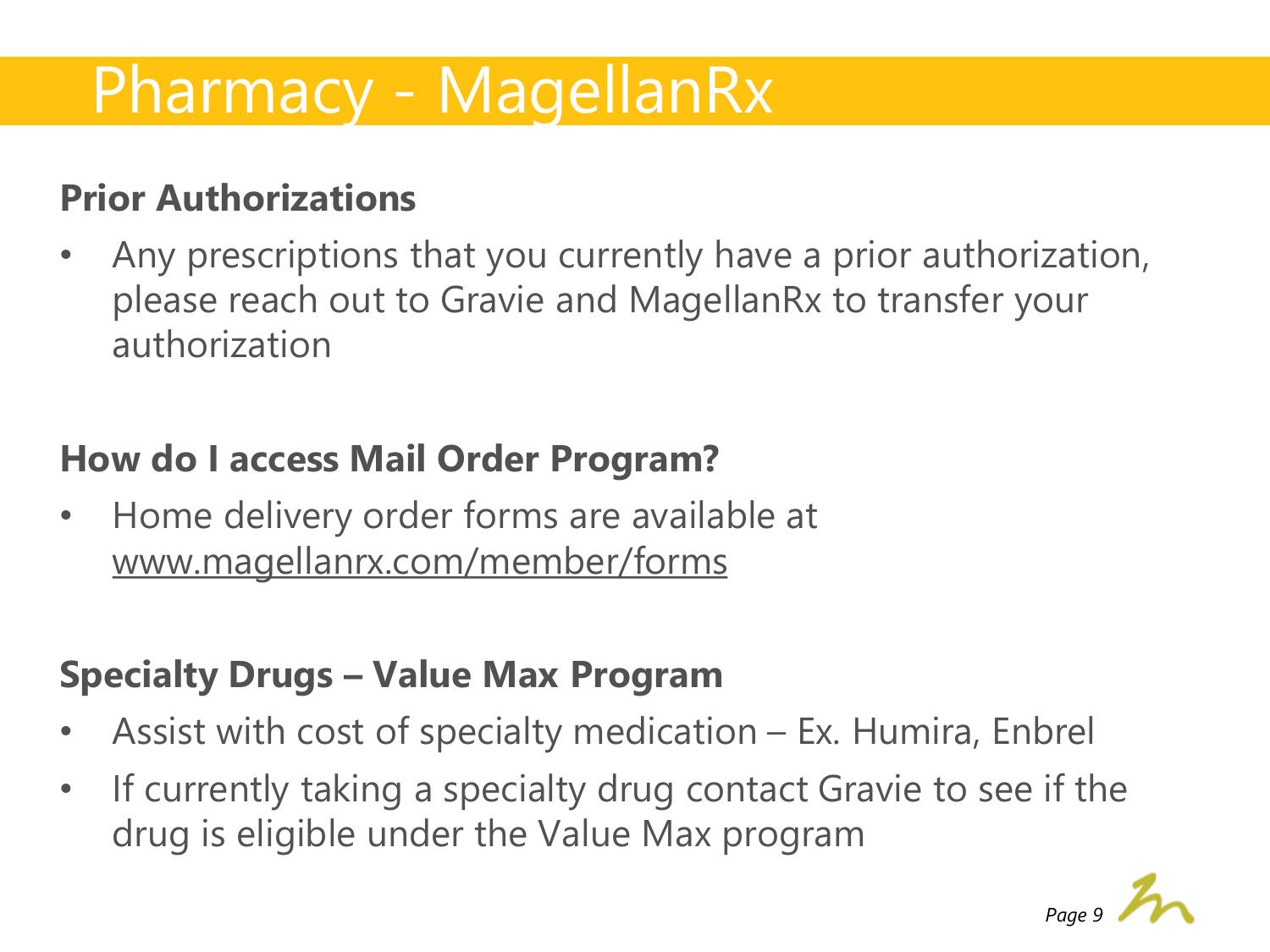## Telemedicine – MDLive

#### **What's included**

**General health**  $\bullet$ 

> Allergies, cough, fever, flu, headache, nausea, rash, sore throat, UTI, and more

#### **Counseling & psychiatry** ٠

Addictions, anxiety, depression, eating disorders, LGBTQ support, trauma / PTSD, and more

#### **Dermatology** ٠

Acne, alopecia, eczema, moles, psoriasis, rashes, and more

\* Online Care is available at no additional cost for members with a non-HSA plan, and for a minimal charge for members with an HSA eligible, high-deductible plan.



#### **How it works**

#### **Step1**

Activate your account. Sign up online at https://members.mdlive.com/gravie

#### Step<sub>2</sub>

Choose a provider. Select from a large network of board-certified doctors.

#### Step<sub>3</sub>

Receive care when you need it.

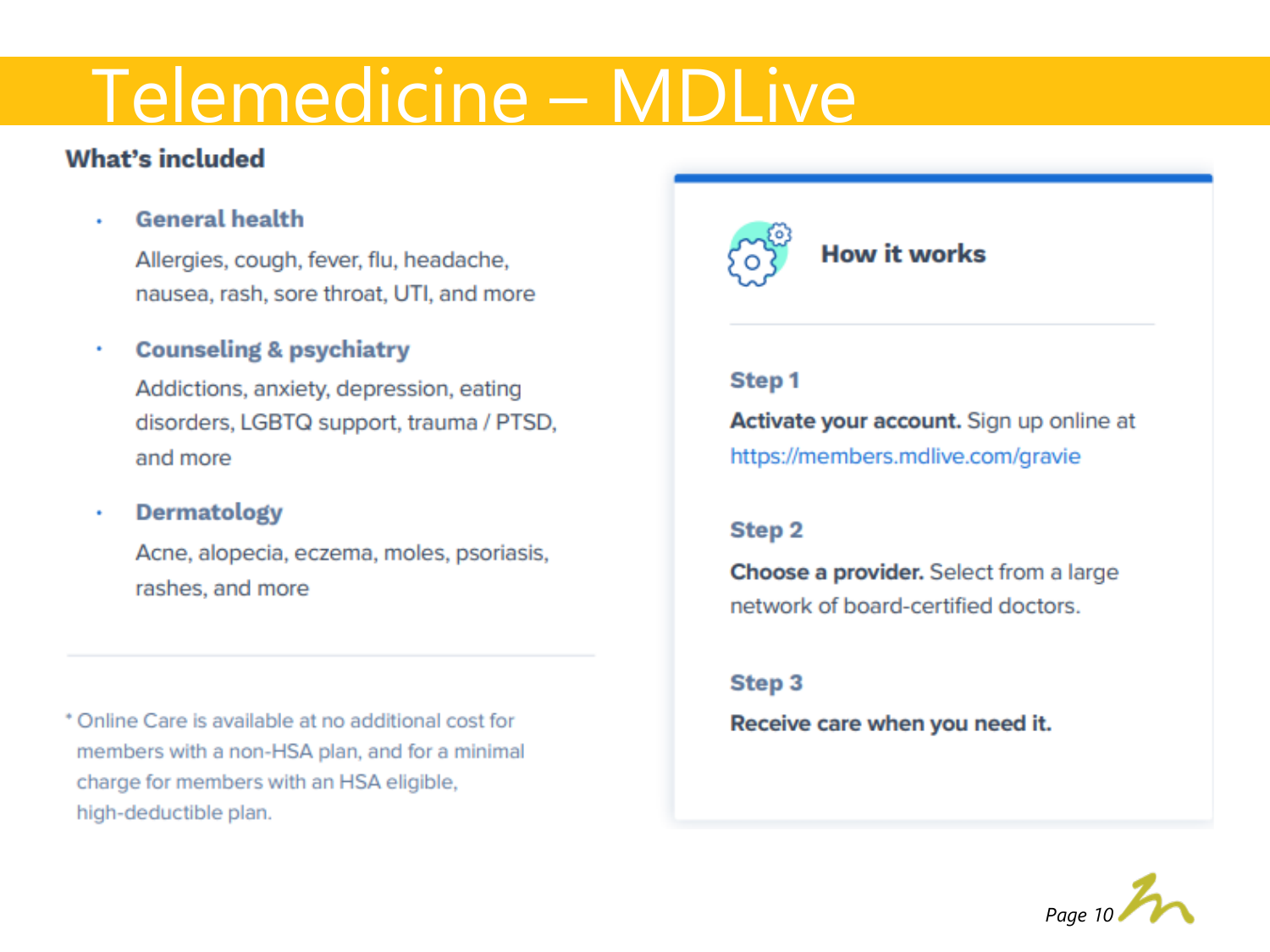## What to expect

After enrolling in your group health plan:

 $\checkmark$  Watch your mailbox for your ID cards from Gravie if you are enrolling (NEW ID cards every year)

| Group #:<br>Care Type:<br>Eff. Date:<br>Deductible:<br>OOPM: | inistrative services<br>Group Name: Gravie Medical Plan Benefits<br>GRV150505<br>Copay \$2000 Ded/ \$4000 OOPM<br><b>1/V2021</b><br>\$2,000 per person, In-Network<br>\$4,000 per person, In-Network | Aetna Signature<br><b>Administrators</b><br>PreferredOne <sup>®</sup> | <b>Customer Service:</b><br>855.451.8365<br>member.gravie.com/contact<br>Pharmacy:<br>888888888<br>www.pbmsite.com<br>Use your phone camera to<br>scan for detailed plan info: | <b>Provider Services:</b><br>800.997.1750<br>preferredone.com/providers<br>Submit Claims:<br><b>Gravie Adminstrative Services</b><br>PO Box 59212<br>Minneapolis, MN 55459-0212<br>Providers: Precertification must be obtained for services as specified in<br>the member's plan. For precertification, call the Provider Services<br>number on this card. | PAYER ID: XXXX |
|--------------------------------------------------------------|------------------------------------------------------------------------------------------------------------------------------------------------------------------------------------------------------|-----------------------------------------------------------------------|--------------------------------------------------------------------------------------------------------------------------------------------------------------------------------|-------------------------------------------------------------------------------------------------------------------------------------------------------------------------------------------------------------------------------------------------------------------------------------------------------------------------------------------------------------|----------------|
| NAME:                                                        | ID:                                                                                                                                                                                                  |                                                                       |                                                                                                                                                                                |                                                                                                                                                                                                                                                                                                                                                             |                |
| <b>Employee Smith</b>                                        | 98765432100                                                                                                                                                                                          | <b>Magellan Rx</b>                                                    |                                                                                                                                                                                |                                                                                                                                                                                                                                                                                                                                                             |                |
| Spouse Smith                                                 | 98765432101                                                                                                                                                                                          | <b>ByBIN: 017449</b>                                                  |                                                                                                                                                                                |                                                                                                                                                                                                                                                                                                                                                             |                |
| Dependent Smith                                              | 98765432102                                                                                                                                                                                          | <b>RxPCN: 6792000</b><br><b>RxGRP: PRXGRV</b>                         |                                                                                                                                                                                | Aetna participating doctors and hospitals are independent providers.<br>and are neither agents nor employees of Aetna.                                                                                                                                                                                                                                      |                |

- $\checkmark$  Present your ID card at your next medical appointment
	- This information is needed for your provider to submit claims on your behalf
- ✓ Enroll for your personalized portal through [www.Gravie.com](http://www.gravie.com/)
	- This will give you real-time access to claims information and help find providers in your area, plus a lot more

*Page 11*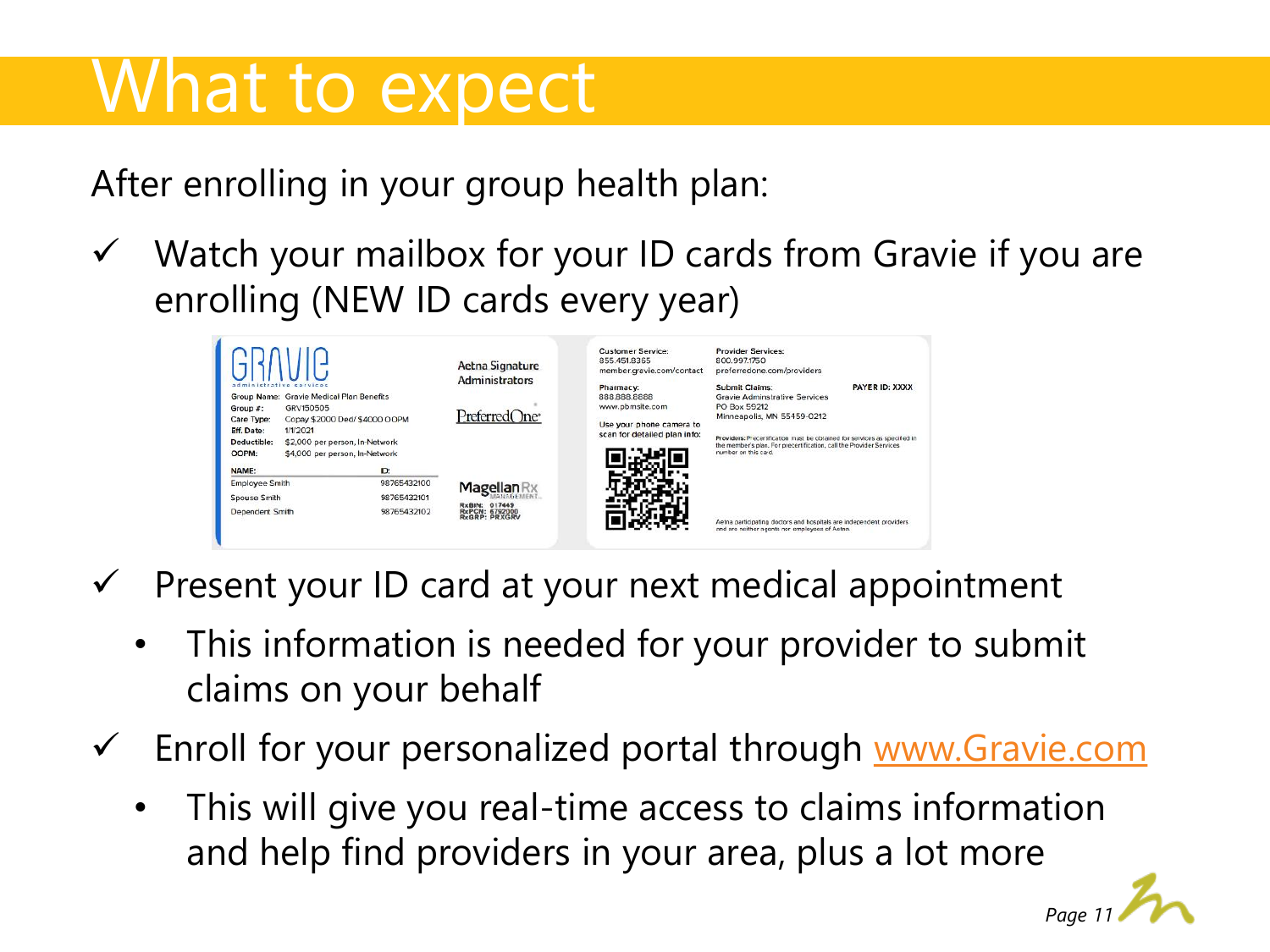## Flexible Spending Account *(iSolved)*

- Current plan year ends July  $31<sup>st</sup>$ , 2022 must re-enroll every year for FSA
- Submit expenses for reimbursement by September 30<sup>th</sup>, 2022 (run-out period)
- **3 kinds of accounts: Healthcare, Limited Purpose and Dependent Care**

### **HEALTHCARE FLEXIBLE SPENDING ACCOUNT**

- ✓ Set aside up to **\$2,850** for qualified medical expenses
- $\checkmark$  Deducted from payroll with pre-tax dollars, lowering your tax liability
- $\checkmark$  Front-loaded account available the first day of plan (7/1/2022)
- $\checkmark$  \$570 rollover feature
	- o *Can still elect the FSA maximum amount the following year*
	- o *Rollover only available with Healthcare FSA*

### **LIMITED PURPOSE FLEXIBLE SPENDING ACCOUNT**

- $\checkmark$  Same contribution rules as Healthcare FSA, but for those who are enrolled in a HDHP and contribute toward a Health Savings Account (HSA)
- $\checkmark$  To be used for dental and vision expenses only

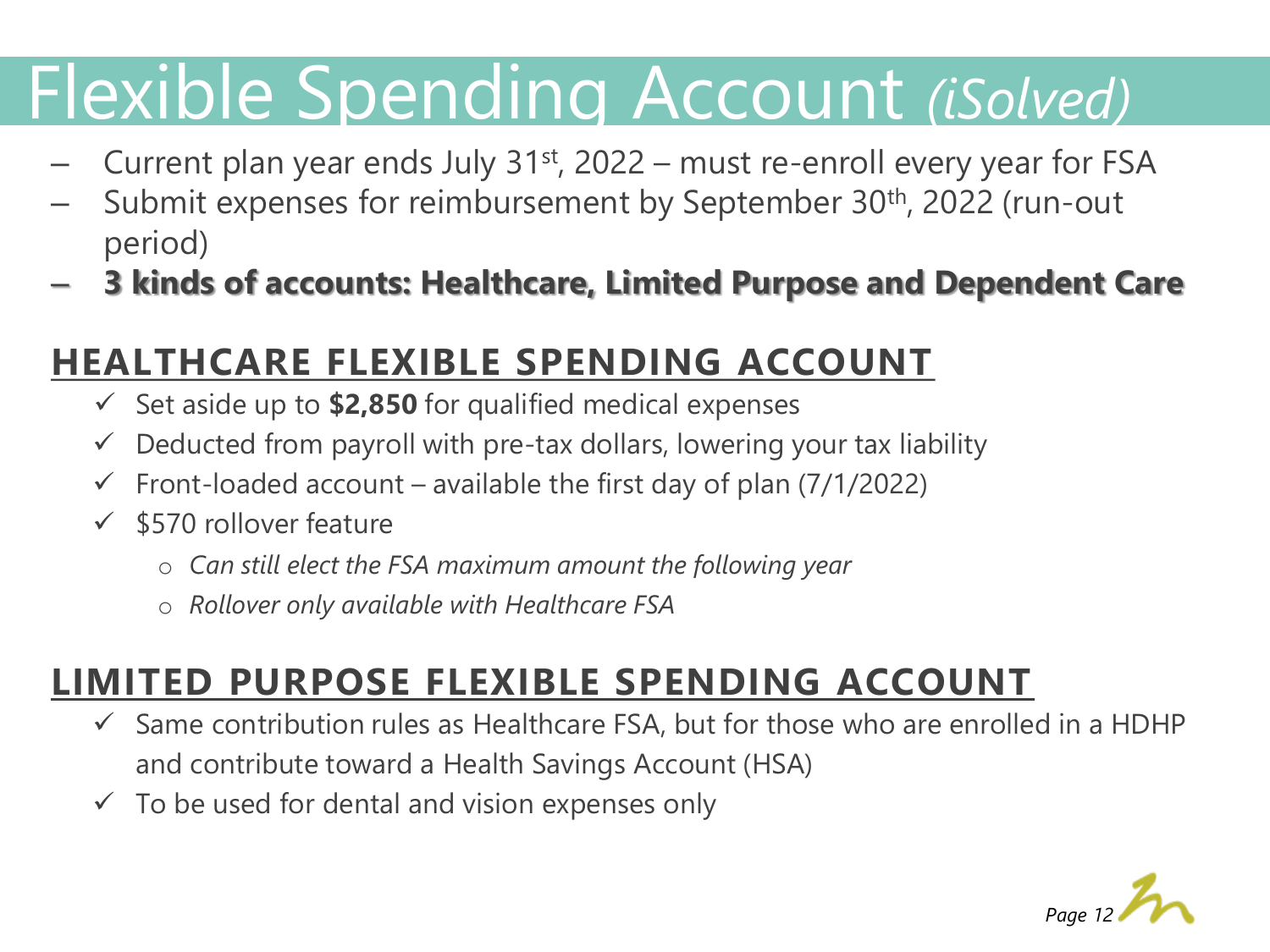## Flexible Spending Account *(iSolved)*

### **DEPENDENT CARE FLEXIBLE SPENDING ACCOUNT**

- $\checkmark$  Deducted from payroll with pre-tax dollars, lowering your tax liability
- $\checkmark$  Set aside up to \$5,000 for eligible child or elder care expenses
	- *If you are married and filing separate tax returns, you may contribute up to \$2,500*
- $\checkmark$  Dependent Care FSA funds are only available for reimbursement as they are deducted from your paycheck and contributed to the plan
	- *Monies available as it's funded (money-in, money-out)*
- $\checkmark$  Can be used for dependents under age 13 or any age if incapable of self care

**Common Dependent Care FSA Eligible Expenses**

- **Day Care**
- **Preschool**
- **Before/After School Care**
- **Day Camps**  o **(overnight excluded)**
- **School Tuition**

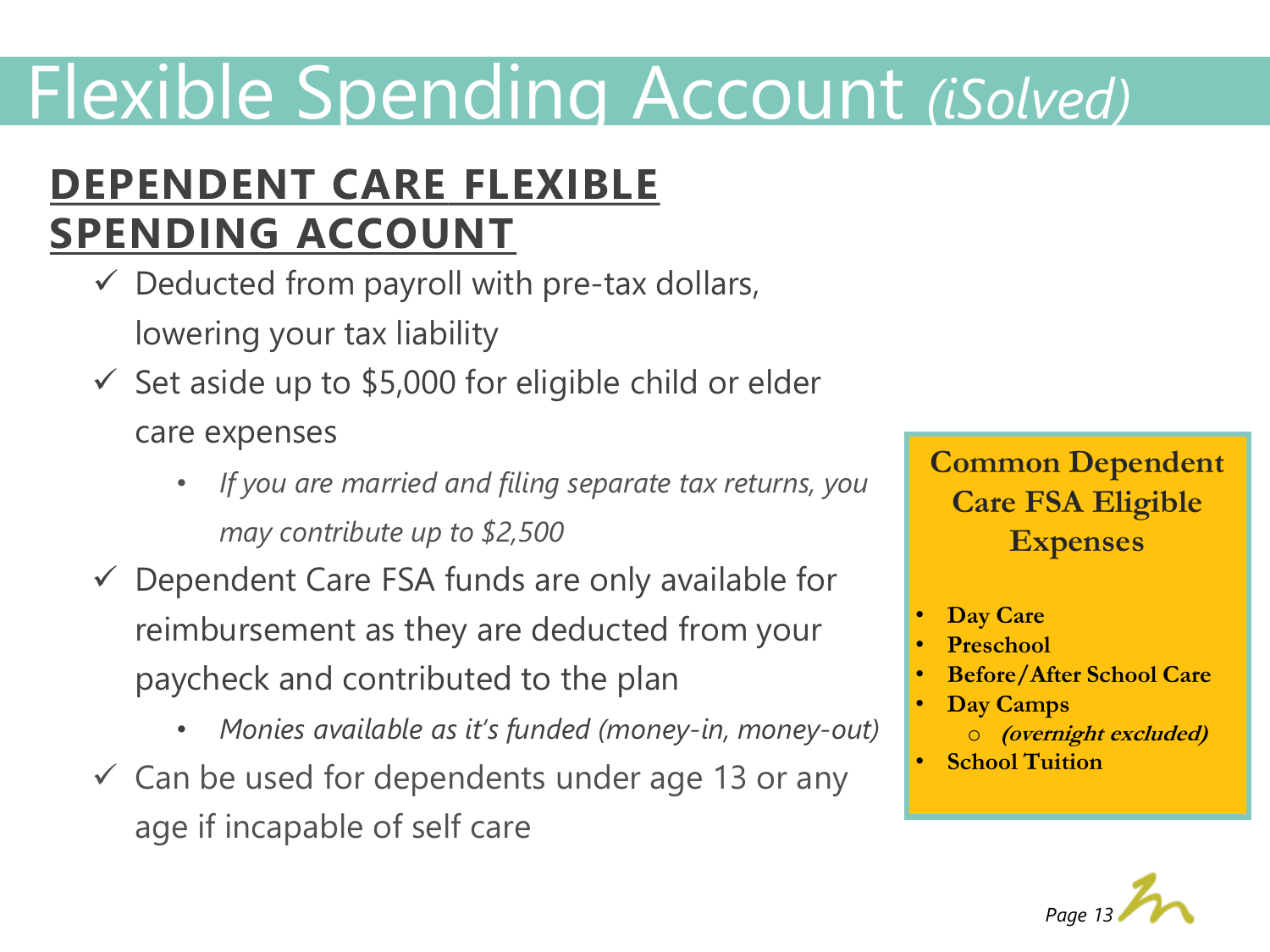## What's Not Changing

- **Dental** *Delta Dental*
- **Vision**  *VSP*
- **Basic Life / Voluntary Life**  *Madison National*
	- o Beneficiary need updated? If so, update in Selerix
	- o Voluntary Life: Dependent age 19/23
- **Long Term Disability**  *Madison National*
- **Employee Assistance Program**  *Employee Family Resources*
	- o 24/7 telephonic care
	- o Up to 3 face to face visits
- **Critical Illness / Accident / Universal Life** *Allstate & Trustmark*

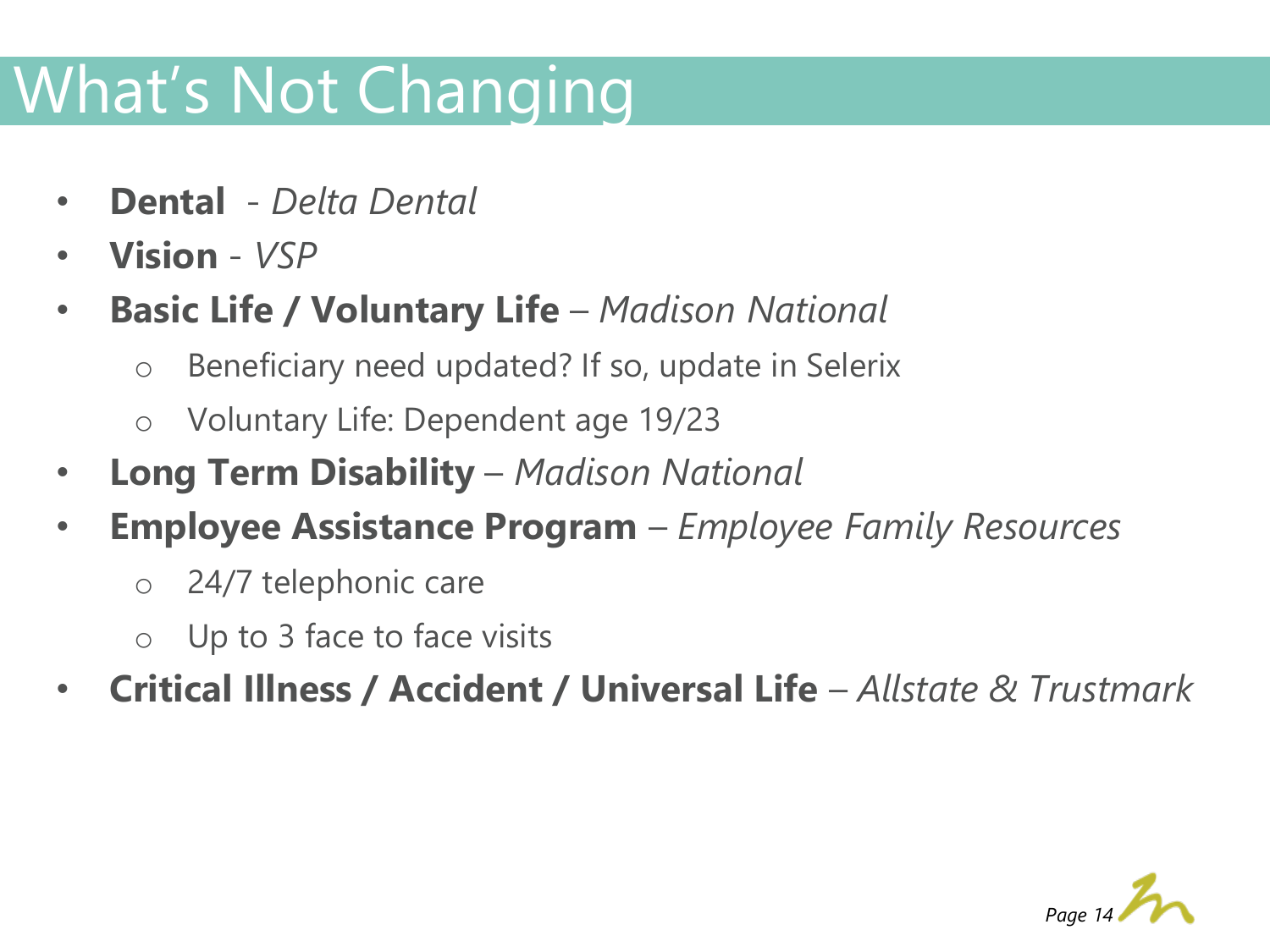## **Next Steps**

### **1. Website (Self-Service)**: Go to: [https://allstate.benselect.com](https://allstate.benselect.com/)

- o Login using your Social Security Number (no dashes) OR your full Employee ID
	- Example: GTMXXXXXX or Y0QXXXXXX
- $\circ$  You PIN is the last 4 of your Social Security Number followed by the last 2 digits of your birth year, no spaces
	- **Example: Last 4 of SSN = 9999, DOB = 1/2/1975 then PIN = 999975**
- **2. Call Center:** Call 844-708-5600 (Hours are M-F 8am-5pm CST)
	- o Speak directly to a Benefit Counselor to assist with benefit questions and/or complete your enrollment
- **3. Make an appointment with the Call Center**
	- $\circ$  To schedule an appointment for a Benefit Counselor to call you at a time that works with your schedule, go to

**https://lewiscentralcommunityschools.simplybook.me/**

### **Open Enrollment ends May 25, 2022**

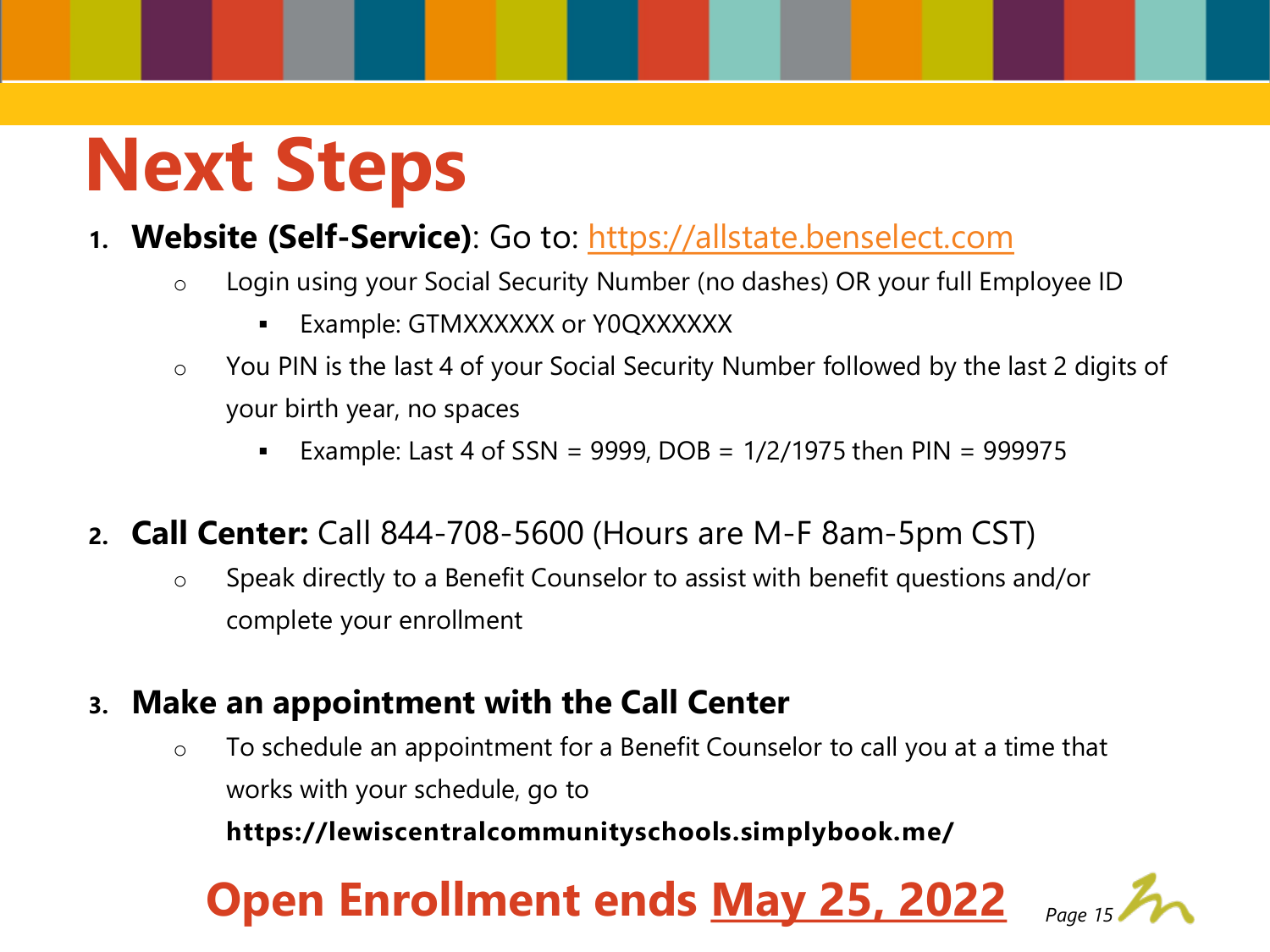## **Next Steps**

### **2022 Open Enrollment is Passive**

• Elections you currently have in place will roll over unless you go in and make changes (*exception of this rule is Flexible Spending Account and Health Savings Account annual contributions*)

### **Personal Information Updates**

• IMPORTANT – if you have dependents reaching the age 19 or 26 and they are still a FT student, please mark them as such in the system so the platform doesn't automatically remove them from coverage

### **Flexible Spending Account**

• These elections are required every year

### **ID Cards**

• Unless you change your plan, you will not receive new ID cards this year

### **Open Enrollment ends May 25, 2022** *Page 16*

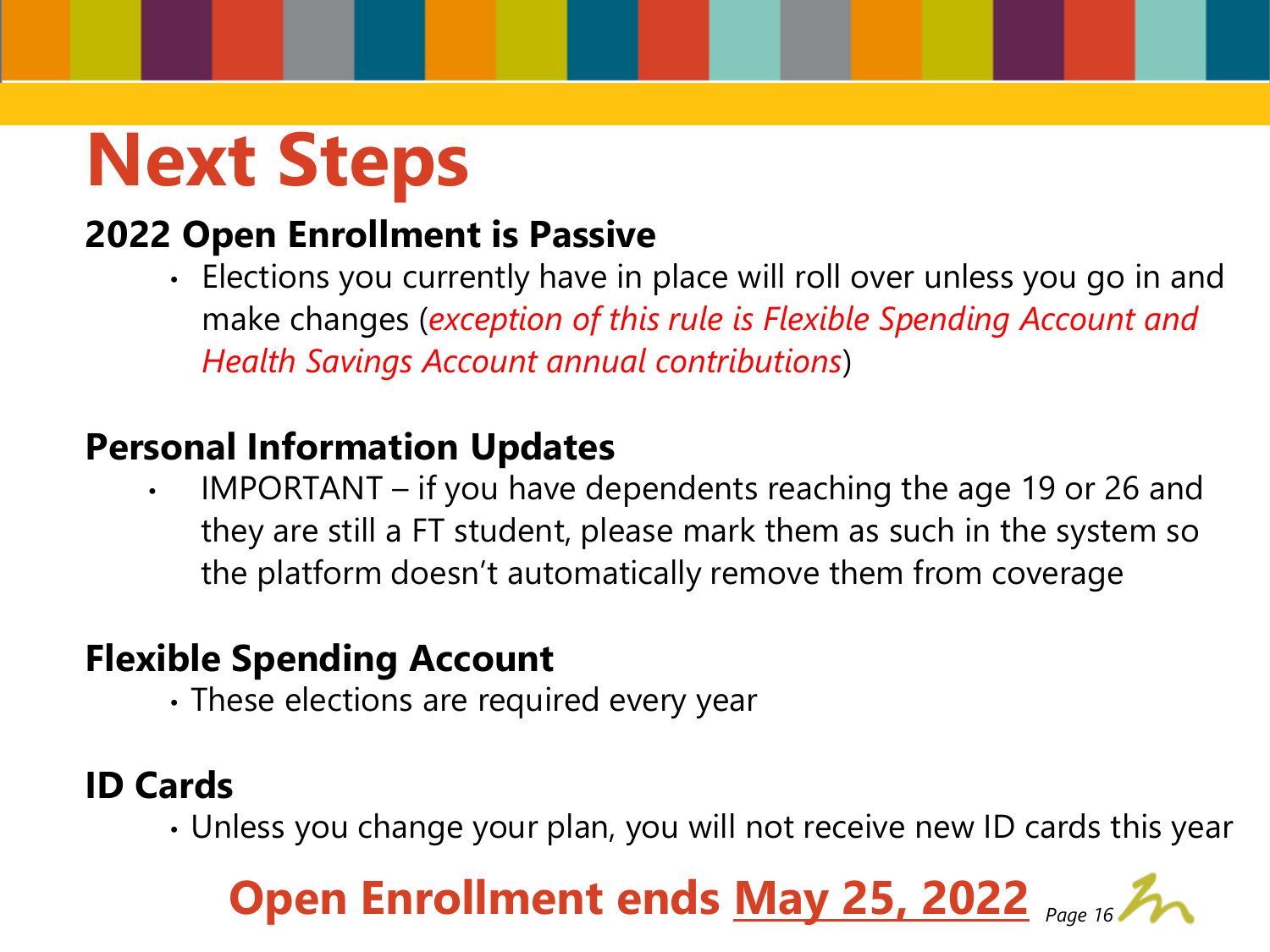# Serve Fully



**Shantelle Samame** Sr. Client Service Consultant, EB 515-223-6965 ssamame@holmesmurphy.com



**Jeanna Gutierrez** VP Client Service, EB 515-223-6821 jgutierrez@holmesmurphy.com

HOLMES *Page 17*